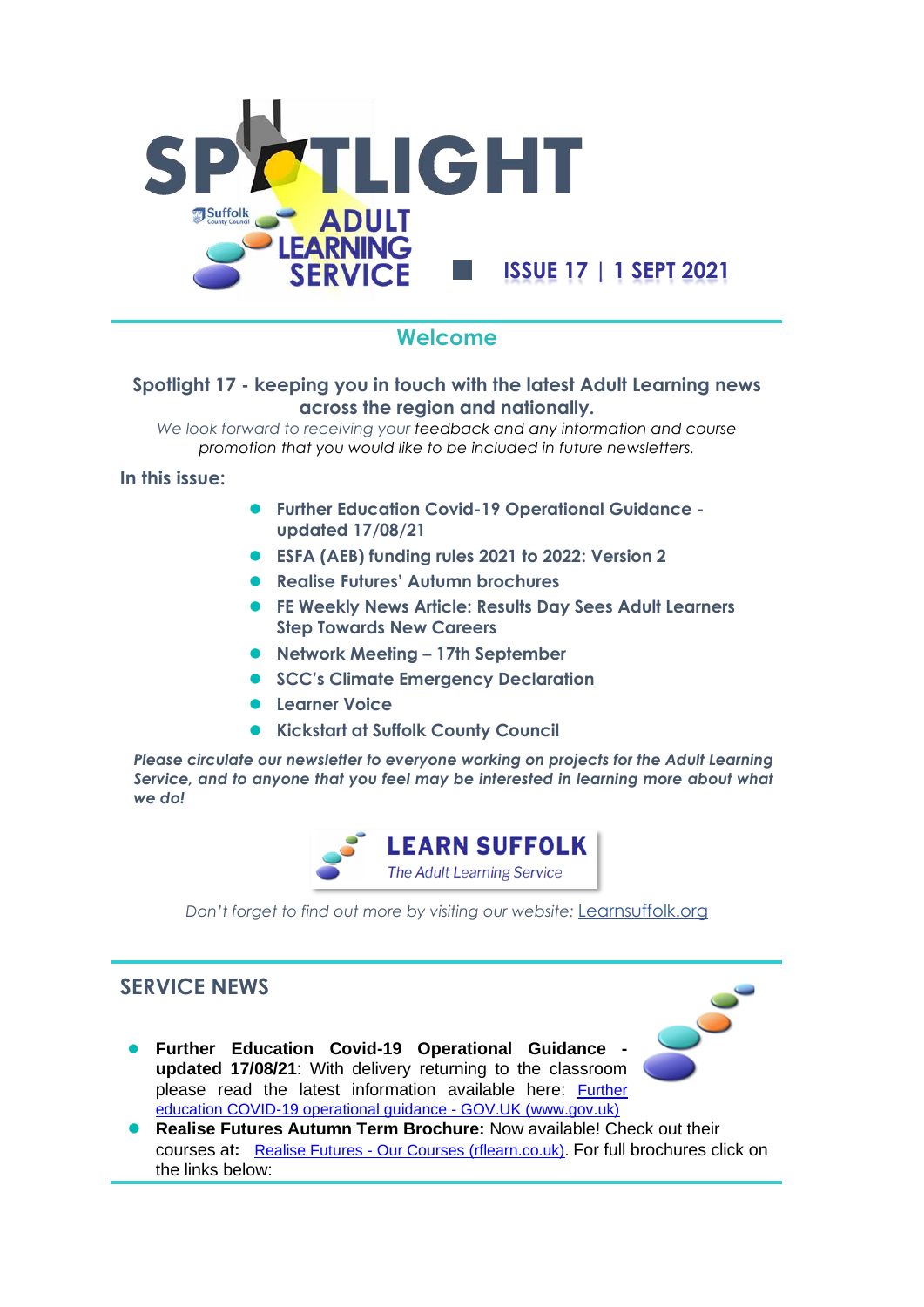- [East Suffolk](https://www.rflearn.co.uk/pdf/East%20Autumn%202021%20Brochure.pdf)
- [Ipswich Area](https://www.rflearn.co.uk/pdf/Ipswich%20Autumn%202021%20Brochure.pdf)
- [Central & West Suffolk](https://www.rflearn.co.uk/pdf/Ipswich%20Autumn%202021%20Brochure.pdf)
- ⚫ *FE Weekly* **News Article: Results Day Sees Adult Learners Step Towards New Careers –** The article focuses on level 2 results for learners who have passed their English, maths or vocational assessments. Many of whom are looking to use their qualifications to study for careers in healthcare, such as occupational therapy or nursing: [Results day sees adult learners step towards new careers \(feweek.co.uk\).](https://feweek.co.uk/2021/08/12/results-day-sees-adult-learners-step-towards-new-careers/?mc_cid=cda26eb302&mc_eid=1e72fdf0ca)
- ⚫ **SCC's Climate Emergency Declaration:** On 21st March 2019 councillors at Suffolk County Council voted to declare a climate emergency. Suffolk County Council aims to be a carbon neutral authority by 2030. Through practical action it aims to save money, generate income and reduce carbon emissions to net zero for its own operations and services. For more information please visit: Our climate [emergency declaration | Suffolk County Council.](https://www.suffolk.gov.uk/planning-waste-and-environment/initiatives/our-climate-emergency-declaration/)

Many suppliers may be keen to know how they can help, or will already be developing their own climate change approach. There is support available to businesses through [www.carboncharter.org](http://www.carboncharter.org/) including a limited resource of free consultancy.

## **CONTRACT CATCH-UP**

*Catch up on meetings, data, events and updates*

⚫ **ESFA Adult education budget (AEB) funding rules 2021 to 2022: Version 2 of the** rules were published on 21 July 2021.

*Please note:* The AEB rules for 21/22 on funding eligibility for family members of UK and EEA nationals has been revised. The rules state that family members of nationals must wait 3 years now to be eligible, although previously as a family member of a national with UK status, they were eligible immediately. *Please see link for full funding details:* [AEB\\_2021\\_to\\_2022\\_funding\\_rules\\_v2\\_](https://www.gov.uk/guidance/adult-education-budget-aeb-funding-rules-2021-to-2022)

- ⚫ **17th September - Adult Learning Service Network Meeting for all providers:**  Our first Network Meeting of the academic year will be held via Teams on  $17<sup>th</sup>$ September: 10.30am-1.00pm.
- **Promoting up-coming courses in Spotlight:** If you have any Adult Learning courses that you would like to promote in future editions, please send details by 20<sup>th</sup> of the month to [kathy.simpson@suffolk.gov.uk](mailto:kathy.simpson@suffolk.gov.uk)

## **LEARNER VOICE**



*This month we have a "Learner Voice Wall" highlighting some of the feedback we have received:*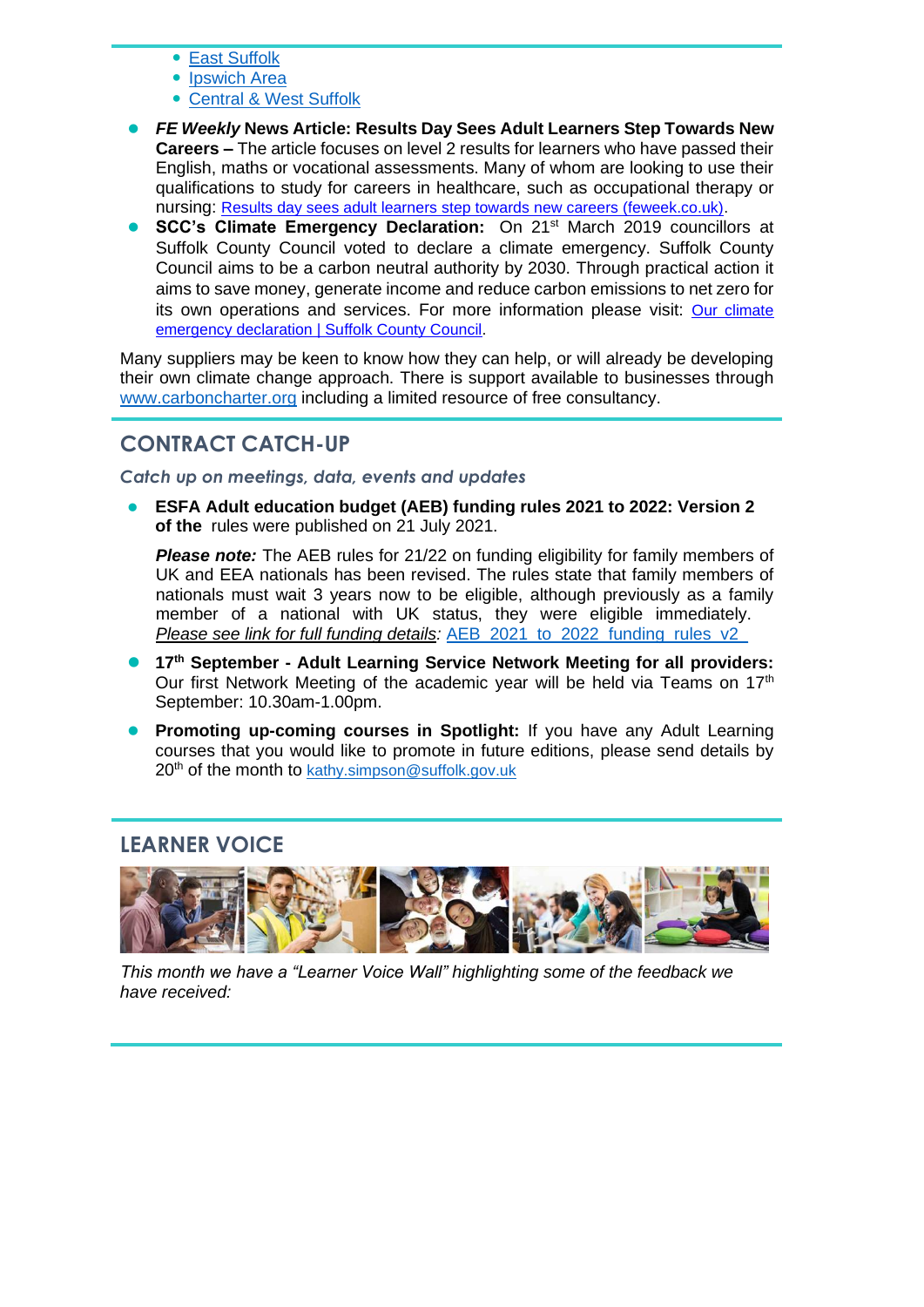"This was an amazing course - it really helped me through my mental health and being able to achieve such a great result at the end of it. The tutors were so friendly and I managed to achieve the qoals I set to do" **ZL. OLM learner.** 

# "I have enjoyed the groups

that I've been involved with its been very good I have enjoyed it. I'd say what I have learnt from it is how people can actually use the stuff at a radio station, such as controlling the music and how to select it. I've really enjoyed the course."

**Josh. OLM Learner** 

### Learner comments received from **Ipswich Community Media & Learning's ESOL courses:**

- $\triangleright$ "Within this course I was able to learn many words and my listening to improve a lot.""
- $\blacktriangleright$ "I am really enjoying the course. I was little nervous at first but feels very welcome in the class."

#### Learner comments following the **Realise Futures "Step Ahead in** English" course:

- $\bullet$  "I now want to challenge myself more in my reading and understanding of text as well as assisting my son on his learning journey."
- $\bullet$  "Informative session! I will try Kahoot for myself and treasure hunt with my little one over the next few days. Really enjoyed the course. Made me realise my English is strong enough to help my child with his schoolwork...'

# **Suffolk LATEST UPDATES County Council**

- ⚫ **Kickstart at Suffolk County Council**: For the latest opportunities please visit: Kickstart Placements SCC - [Kickstart \(pagetiger.com\)](https://view.pagetiger.com/kickstart-placements-scc/homepage/)
- ⚫ **Apprenticeships Suffolk Latest Apprenticeship Opportunities:** For the latest opportunities please visit: [Jobs](https://apprenticeshipssuffolk.org/jobs-page/)  Page - [Apprenticeships Suffolk](https://apprenticeshipssuffolk.org/jobs-page/)





To apply for a vacancy, all interested candidates must be referred to the Apprenticeships Suffolk service. For a learner to refer themselves, or to make a referral on someone's behalf please email [apprenticeships@suffolk.gov.uk](mailto:apprenticeships@suffolk.gov.uk) where